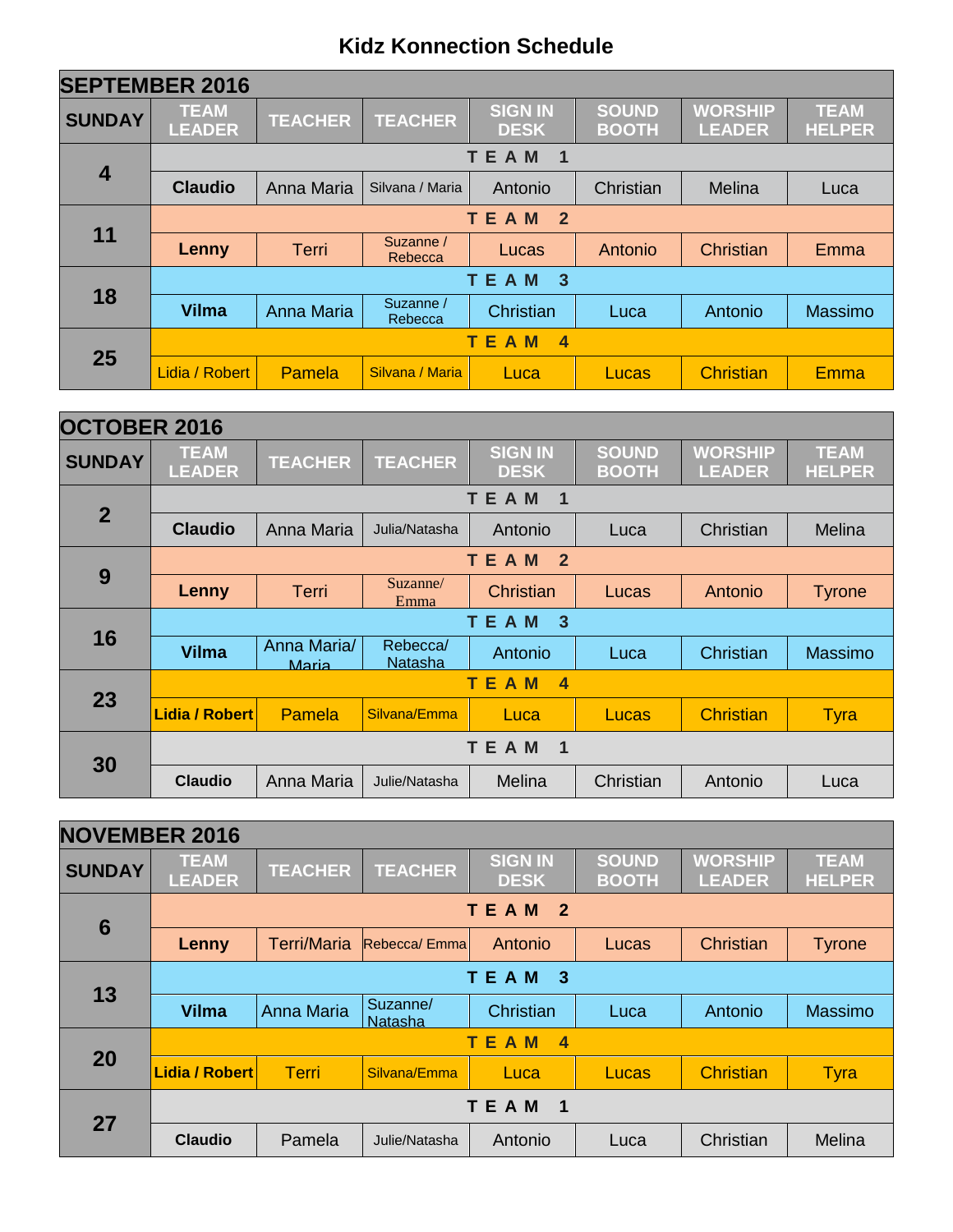| <b>DECEMBER 2016</b> |                              |                      |                            |                                           |                       |                                 |                              |  |  |
|----------------------|------------------------------|----------------------|----------------------------|-------------------------------------------|-----------------------|---------------------------------|------------------------------|--|--|
| <b>SUNDAY</b>        | <b>TEAM</b><br><b>LEADER</b> | <b>TEACHER</b>       | <b>TEACHER</b>             | <b>SIGN IN</b><br><b>DESK</b>             | SOUND<br><b>BOOTH</b> | <b>WORSHIP</b><br><b>LEADER</b> | <b>TEAM</b><br><b>HELPER</b> |  |  |
|                      |                              |                      |                            | <b>TEAM</b><br>$\overline{\phantom{0}}$ 2 |                       |                                 |                              |  |  |
| $\overline{4}$       | Lenny                        | <b>Terri</b>         | Rebecca/<br>Emma           | Antonio                                   | Lucas                 | Christian                       | Luca                         |  |  |
|                      | <b>TEAM</b><br>-3            |                      |                            |                                           |                       |                                 |                              |  |  |
| 11                   | <b>Vilma</b>                 | Anna Maria/<br>Maria | Suzanne/<br><b>Natasha</b> | Christian                                 | Luca                  | Antonio                         | Massimo                      |  |  |
|                      | <b>TEAM</b><br>4             |                      |                            |                                           |                       |                                 |                              |  |  |
| 18                   | Lidia / Robert               | Pamela               | Silvana/<br><b>Emma</b>    | Luca                                      | Lucas                 | <b>Christian</b>                | <b>Melina</b>                |  |  |
|                      |                              |                      |                            | <b>TEAM</b><br>$\overline{\mathbf{1}}$    |                       |                                 |                              |  |  |
| 25                   | <b>Claudio</b>               | Anna Maria           | Julia/<br>Natasha          | Antonio                                   | Luca                  | Christian                       | <b>Tyrone</b>                |  |  |

| <b>JANUARY 2017</b> |                                       |                    |                         |                                        |                              |                                 |                              |  |  |  |
|---------------------|---------------------------------------|--------------------|-------------------------|----------------------------------------|------------------------------|---------------------------------|------------------------------|--|--|--|
| <b>SUNDAY</b>       | <b>TEAM</b><br><b>LEADER</b>          | <b>TEACHER</b>     | <b>TEACHER</b>          | <b>SIGN IN</b><br><b>DESK</b>          | <b>SOUND</b><br><b>BOOTH</b> | <b>WORSHIP</b><br><b>LEADER</b> | <b>TEAM</b><br><b>HELPER</b> |  |  |  |
|                     |                                       |                    |                         | <b>TEAM</b><br>$\overline{2}$          |                              |                                 |                              |  |  |  |
| 1                   | Lenny                                 | <b>Terri</b>       | Rebecca/<br>Emma        | Lucas                                  | Antonio                      | Christian                       | <b>Tyra</b>                  |  |  |  |
|                     |                                       |                    |                         | <b>TEAM</b><br>3                       |                              |                                 |                              |  |  |  |
| 8                   | <b>Vilma</b>                          | Anna Maria         | Suzanne/<br>Natasha     | Christian                              | Luca                         | Antonio                         | Massimo                      |  |  |  |
|                     | TE.<br>A M<br>$\overline{\mathbf{4}}$ |                    |                         |                                        |                              |                                 |                              |  |  |  |
| 15                  | Lidia / Robert                        | <b>Terri/Maria</b> | Silvana/<br><b>Emma</b> | Luca                                   | Lucas                        | <b>Christian</b>                | <b>Melina</b>                |  |  |  |
|                     |                                       |                    |                         | <b>TEAM</b><br>$\overline{\mathbf{1}}$ |                              |                                 |                              |  |  |  |
| 22                  | <b>Claudio</b>                        | Anna Maria         | Julia/<br>Natasha       | Antonio                                | Luca                         | Christian                       | Tyrone                       |  |  |  |
|                     |                                       |                    |                         | TEAM<br>$\overline{2}$                 |                              |                                 |                              |  |  |  |
| 29                  | Lenny                                 | Pamela             | Rebecca/<br>Emma        | Lucas                                  | Antonio                      | Christian                       | Emma                         |  |  |  |

| <b>FEBRUARY 2017</b> |                              |                      |                     |                                        |                       |                                 |                              |  |  |
|----------------------|------------------------------|----------------------|---------------------|----------------------------------------|-----------------------|---------------------------------|------------------------------|--|--|
| <b>SUNDAY</b>        | <b>TEAM</b><br><b>LEADER</b> | <b>TEACHER</b>       | <b>TEACHER</b>      | <b>SIGN IN</b><br><b>DESK</b>          | SOUND<br><b>BOOTH</b> | <b>WORSHIP</b><br><b>LEADER</b> | <b>TEAM</b><br><b>HELPER</b> |  |  |
|                      |                              |                      |                     | <b>TEAM</b><br>$\overline{\mathbf{3}}$ |                       |                                 |                              |  |  |
| $5\phantom{1}$       | <b>Vilma</b>                 | Anna Maria           | Silvana/<br>Natasha | Christian                              | Luca                  | Antonio                         | Massimo                      |  |  |
|                      | TEAM<br>4                    |                      |                     |                                        |                       |                                 |                              |  |  |
| 12                   | <b>Lidia / Robert</b>        | <b>Terri</b>         | Rebecca/<br>Emma    | <b>Antonio</b>                         | Lucas                 | <b>Christian</b>                | Tyra                         |  |  |
|                      | TEAM<br>1                    |                      |                     |                                        |                       |                                 |                              |  |  |
| 19                   | <b>Claudio</b>               | Anna Maria/<br>Maria | Suzanne/<br>Natasha | Melina                                 | Christian             | Antonio                         | Luca                         |  |  |
| 26                   |                              |                      |                     | TEAM<br>$\overline{2}$                 |                       |                                 |                              |  |  |
|                      | Lenny                        | Pamela               | Julia/<br>Emma      | Antonio                                | Lucas                 | Christian                       | <b>Tyrone</b>                |  |  |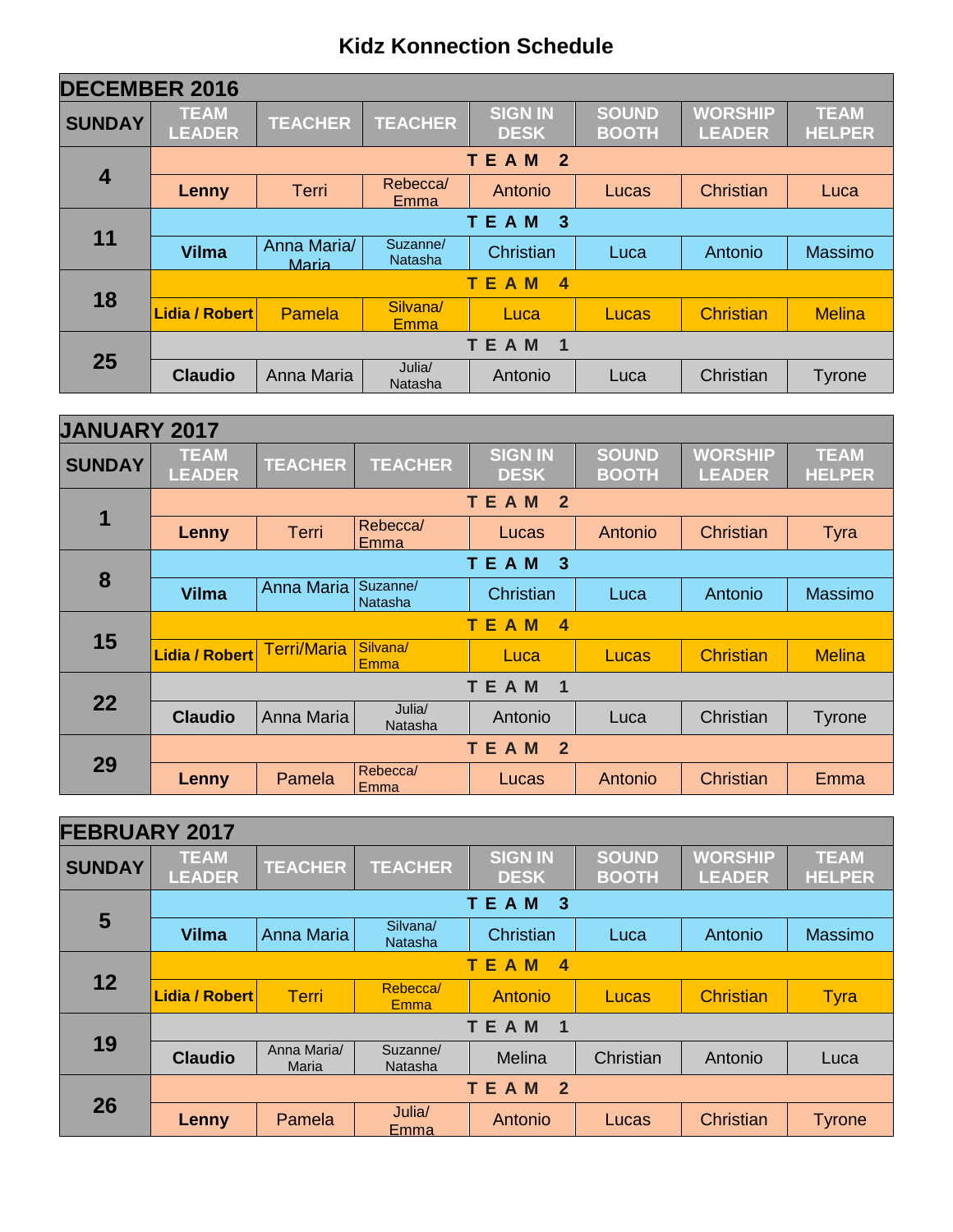| <b>MARCH 2017</b> |                              |                    |                     |                                 |                       |                                 |                              |  |  |  |
|-------------------|------------------------------|--------------------|---------------------|---------------------------------|-----------------------|---------------------------------|------------------------------|--|--|--|
| <b>SUNDAY</b>     | <b>TEAM</b><br><b>LEADER</b> | <b>TEACHER</b>     | <b>TEACHER</b>      | <b>SIGN IN</b><br><b>DESK</b>   | SOUND<br><b>BOOTH</b> | <b>WORSHIP</b><br><b>LEADER</b> | <b>TEAM</b><br><b>HELPER</b> |  |  |  |
|                   |                              |                    |                     | TEAM<br>$\mathbf{3}$            |                       |                                 |                              |  |  |  |
| 5                 | <b>Vilma</b>                 | Anna Maria         | Silvana/<br>Natasha | Christian                       | Luca                  | Antonio                         | Massimo                      |  |  |  |
|                   | TE.<br>A M<br>4              |                    |                     |                                 |                       |                                 |                              |  |  |  |
| 12                | Lidia / Robert               | <b>Terri/Maria</b> | Rebecca/<br>Emma    | Luca                            | Lucas                 | <b>Christian</b>                | <b>Tyra</b>                  |  |  |  |
|                   | <b>TEAM</b><br>1             |                    |                     |                                 |                       |                                 |                              |  |  |  |
| 19                | <b>Claudio</b>               | Anna Maria         | Suzanne/<br>Natasha | Melina                          | Christian             | Antonio                         | Luca                         |  |  |  |
|                   |                              |                    |                     | TEAM<br>$\overline{\mathbf{2}}$ |                       |                                 |                              |  |  |  |
| 26                | <b>Lenny</b>                 | Pamela             | Julia/Emma          | Antonio                         | Lucas                 | Christian                       | <b>Tyrone</b>                |  |  |  |

| <b>APRIL 2017</b> |                                        |                             |                            |                                        |                              |                                 |                              |  |  |  |
|-------------------|----------------------------------------|-----------------------------|----------------------------|----------------------------------------|------------------------------|---------------------------------|------------------------------|--|--|--|
| <b>SUNDAY</b>     | <b>TEAM</b><br><b>LEADER</b>           | <b>TEACHER</b>              | <b>TEACHER</b>             | <b>SIGN IN</b><br><b>DESK</b>          | <b>SOUND</b><br><b>BOOTH</b> | <b>WORSHIP</b><br><b>LEADER</b> | <b>TEAM</b><br><b>HELPER</b> |  |  |  |
|                   |                                        |                             |                            | <b>TEAM</b><br>$\overline{\mathbf{3}}$ |                              |                                 |                              |  |  |  |
| $\overline{2}$    | <b>Vilma</b>                           | Anna Maria/<br><b>Maria</b> | Silvana/<br><b>Natasha</b> | Christian                              | Luca                         | Antonio                         | Massimo                      |  |  |  |
|                   |                                        |                             |                            | T E<br>A M<br>$\overline{\mathbf{4}}$  |                              |                                 |                              |  |  |  |
| 9                 | <b>Lidia / Robert</b>                  | <b>Terri</b>                | Rebecca/<br><b>Emma</b>    | Luca                                   | Lucas                        | <b>Christian</b>                | <b>Tyra</b>                  |  |  |  |
|                   | <b>TEAM</b><br>$\overline{\mathbf{1}}$ |                             |                            |                                        |                              |                                 |                              |  |  |  |
| 16                | <b>Claudio</b>                         | Pamela                      | Suzanne/<br>Natasha        | Melina                                 | Christian                    | Antonio                         | Luca                         |  |  |  |
|                   |                                        |                             |                            | TEAM<br>$\overline{\mathbf{2}}$        |                              |                                 |                              |  |  |  |
| 23                | Lenny                                  | <b>Terri/Maria</b>          | Julia/<br>Emma             | Lucas                                  | Antonio                      | Christian                       | <b>Tyrone</b>                |  |  |  |
|                   |                                        |                             |                            | <b>TEAM</b><br>-3                      |                              |                                 |                              |  |  |  |
| 30                | <b>Vilma</b>                           | <b>Anna Maria</b>           | Silvana/<br><b>Natasha</b> | Christian                              | Luca                         | Antonio                         | <b>Massimo</b>               |  |  |  |

| <b>MAY 2017</b>         |                              |                    |                            |                                                         |                              |                                 |                              |  |  |
|-------------------------|------------------------------|--------------------|----------------------------|---------------------------------------------------------|------------------------------|---------------------------------|------------------------------|--|--|
| <b>SUNDAY</b>           | <b>TEAM</b><br><b>LEADER</b> | <b>TEACHER</b>     | <b>TEACHER</b>             | <b>SIGN IN</b><br><b>DESK</b>                           | <b>SOUND</b><br><b>BOOTH</b> | <b>WORSHIP</b><br><b>LEADER</b> | <b>TEAM</b><br><b>HELPER</b> |  |  |
|                         |                              |                    |                            | M<br>T E<br>$\overline{\mathbf{4}}$<br>$\blacktriangle$ |                              |                                 |                              |  |  |
| $\overline{\mathbf{7}}$ | Lidia / Robert               | Pamela             | Rebecca/<br><b>Emma</b>    | Antonio                                                 | Lucas                        | Christian                       | <b>Tyra</b>                  |  |  |
|                         | TEAM<br>1                    |                    |                            |                                                         |                              |                                 |                              |  |  |
| 14                      | <b>Claudio</b>               | Anna Maria         | Suzanne/<br>Natasha        | Melina                                                  | Christian                    | Antonio                         | Luca                         |  |  |
|                         | TEAM<br>$\mathbf{2}$         |                    |                            |                                                         |                              |                                 |                              |  |  |
| 21                      | Lenny                        | <b>Terri/Maria</b> | Julia/Emma                 | Antonio                                                 | Lucas                        | Christian                       | <b>Tyrone</b>                |  |  |
| 28                      |                              |                    |                            | -3<br><b>TEAM</b>                                       |                              |                                 |                              |  |  |
|                         | <b>Vilma</b>                 | <b>Anna Maria</b>  | Silvana/<br><b>Natasha</b> | Christian                                               | Luca                         | Antonio                         | Massimo                      |  |  |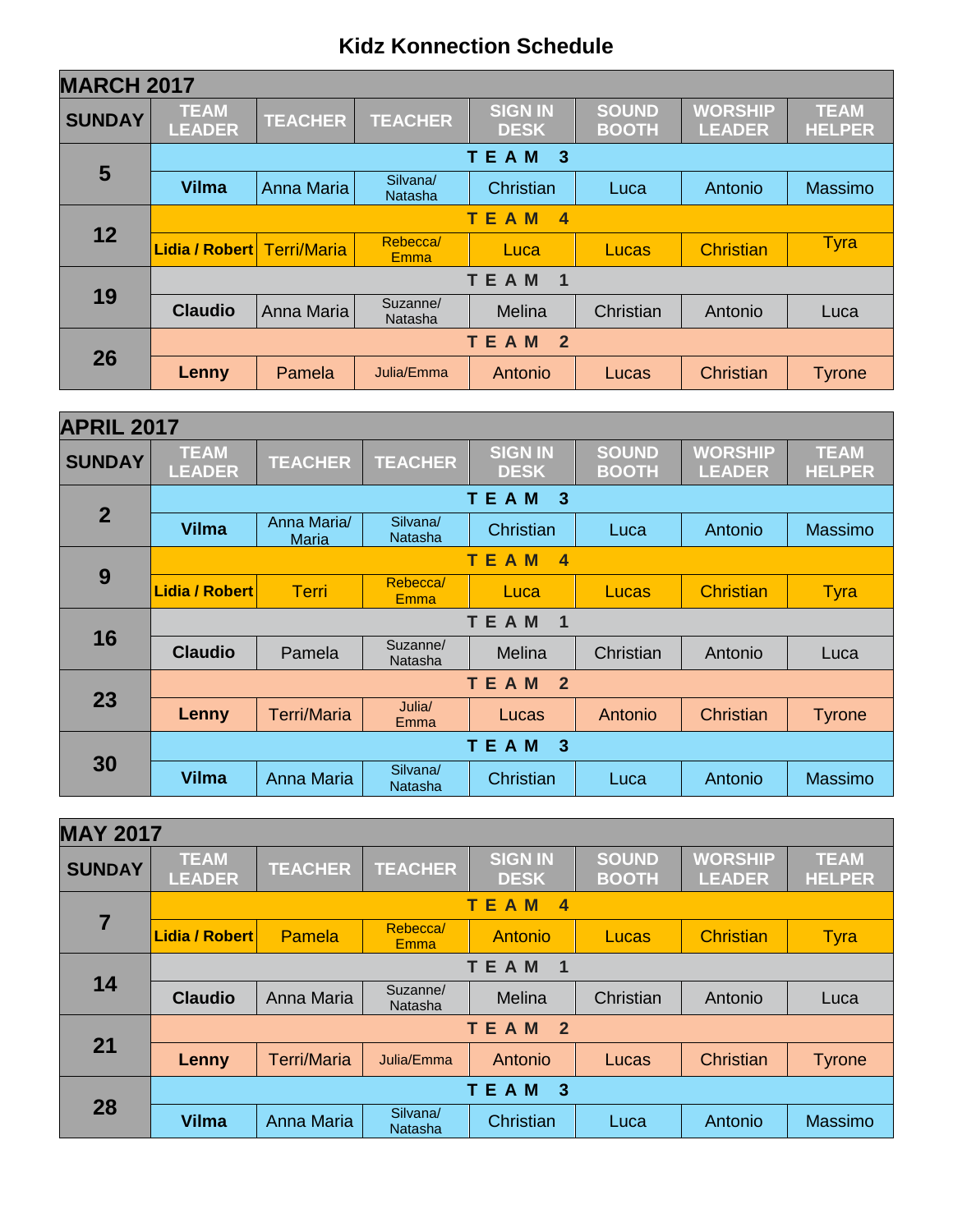| <b>JUNE 2017</b>        |                               |                             |                            |                               |                       |                                 |                              |  |  |
|-------------------------|-------------------------------|-----------------------------|----------------------------|-------------------------------|-----------------------|---------------------------------|------------------------------|--|--|
| <b>SUNDAY</b>           | <b>TEAM</b><br><b>LEADER</b>  | <b>TEACHER</b>              | <b>TEACHER</b>             | <b>SIGN IN</b><br><b>DESK</b> | SOUND<br><b>BOOTH</b> | <b>WORSHIP</b><br><b>LEADER</b> | <b>TEAM</b><br><b>HELPER</b> |  |  |
|                         |                               |                             |                            | TEAM<br>$\overline{4}$        |                       |                                 |                              |  |  |
| $\overline{\mathbf{4}}$ | Lidia / Robert                | Pamela                      | Rebecca/<br>Emma           | Antonio                       | Lucas                 | <b>Christian</b>                | <b>Tyra</b>                  |  |  |
|                         | TEAM<br>1                     |                             |                            |                               |                       |                                 |                              |  |  |
| 11                      | <b>Claudio</b>                | Anna Maria                  | Suzanne/<br><b>Natasha</b> | Christian                     | Luca                  | Antonio                         | Tyrone                       |  |  |
|                         | <b>TEAM</b><br>$\overline{2}$ |                             |                            |                               |                       |                                 |                              |  |  |
| 18                      | Lenny                         | <b>Terri</b>                | Julia/Emma                 | Antonio                       | Lucas                 | Christian                       | <b>Melina</b>                |  |  |
| 25                      |                               |                             |                            | <b>TEAM</b><br>$\overline{3}$ |                       |                                 |                              |  |  |
|                         | <b>Vilma</b>                  | Anna Maria/<br><b>Maria</b> | Silvana/<br>Natasha        | Christian                     | Luca                  | Antonio                         | Massimo                      |  |  |

| <b>JULY 2017</b> |                               |                    |                            |                                        |                              |                                 |                              |  |  |
|------------------|-------------------------------|--------------------|----------------------------|----------------------------------------|------------------------------|---------------------------------|------------------------------|--|--|
| <b>SUNDAY</b>    | <b>TEAM</b><br><b>LEADER</b>  | <b>TEACHER</b>     | <b>TEACHER</b>             | <b>SIGN IN</b><br><b>DESK</b>          | <b>SOUND</b><br><b>BOOTH</b> | <b>WORSHIP</b><br><b>LEADER</b> | <b>TEAM</b><br><b>HELPER</b> |  |  |
|                  |                               |                    |                            | TE.<br>A M<br>$\overline{4}$           |                              |                                 |                              |  |  |
| $\overline{2}$   | Lidia / Robert                | <b>Pamela</b>      | Rebecca/<br><b>Emma</b>    | Luca                                   | Lucas                        | Antonio                         | <b>Tyra</b>                  |  |  |
|                  |                               |                    |                            | <b>TEAM</b><br>$\overline{\mathbf{1}}$ |                              |                                 |                              |  |  |
| 9                | <b>Claudio</b>                | Anna Maria         | Suzanne/<br>Natasha        | Antonio                                | Luca                         | Christian                       | Tyrone                       |  |  |
|                  | <b>TEAM</b><br>$\overline{2}$ |                    |                            |                                        |                              |                                 |                              |  |  |
| 16               | Lenny                         | <b>Terri/Maria</b> | Julia/Emma                 | Antonio                                | Lucas                        | Christian                       | Luca                         |  |  |
|                  |                               |                    |                            | <b>TEAM</b><br>$\mathbf{3}$            |                              |                                 |                              |  |  |
| 23               | <b>Vilma</b>                  | Pamela             | Silvana/<br><b>Natasha</b> | Christian                              | Luca                         | Antonio                         | Massimo                      |  |  |
|                  |                               |                    |                            | <b>TEAM</b><br>$\boldsymbol{4}$        |                              |                                 |                              |  |  |
| 30               | <b>Lidia / Robert</b>         | <b>Terri</b>       | Suzanne/<br>Emma           | Luca                                   | Lucas                        | <b>Christian</b>                | <b>Tyra</b>                  |  |  |

| <b>AUGUST 2017</b> |                              |                         |                            |                               |                              |                                 |                              |  |  |
|--------------------|------------------------------|-------------------------|----------------------------|-------------------------------|------------------------------|---------------------------------|------------------------------|--|--|
| <b>SUNDAY</b>      | <b>TEAM</b><br><b>LEADER</b> | <b>TEACHER</b>          | <b>TEACHER</b>             | <b>SIGN IN</b><br><b>DESK</b> | <b>SOUND</b><br><b>BOOTH</b> | <b>WORSHIP</b><br><b>LEADER</b> | <b>TEAM</b><br><b>HELPER</b> |  |  |
|                    |                              |                         |                            | <b>TEAM</b><br>1              |                              |                                 |                              |  |  |
| 6                  | <b>Claudio</b>               | Anna Maria              | Silvana/<br>Natasha        | Antonio                       | Luca                         | Christian                       | Melina                       |  |  |
|                    | <b>TEAM</b><br>$\mathbf{2}$  |                         |                            |                               |                              |                                 |                              |  |  |
| 13                 | Lenny                        | <b>Terri</b>            | Rebecca/<br>Emma           | Christian                     | Luca                         | Antonio                         | <b>Tyrone</b>                |  |  |
|                    | TEAM<br>$\overline{3}$       |                         |                            |                               |                              |                                 |                              |  |  |
| 20                 | <b>Vilma</b>                 | Pamela/<br><b>Maria</b> | Julia/Emma                 | Luca                          | Lucas                        | Antonio                         | Massimo                      |  |  |
| 27                 |                              |                         |                            | <b>TEAM</b><br>$\overline{4}$ |                              |                                 |                              |  |  |
|                    | <b>Lidia / Robert</b>        | Terri                   | Suzanne/<br><b>Natasha</b> | <b>Antonio</b>                | <b>Lucas</b>                 | <b>Christian</b>                | <b>Tyra</b>                  |  |  |